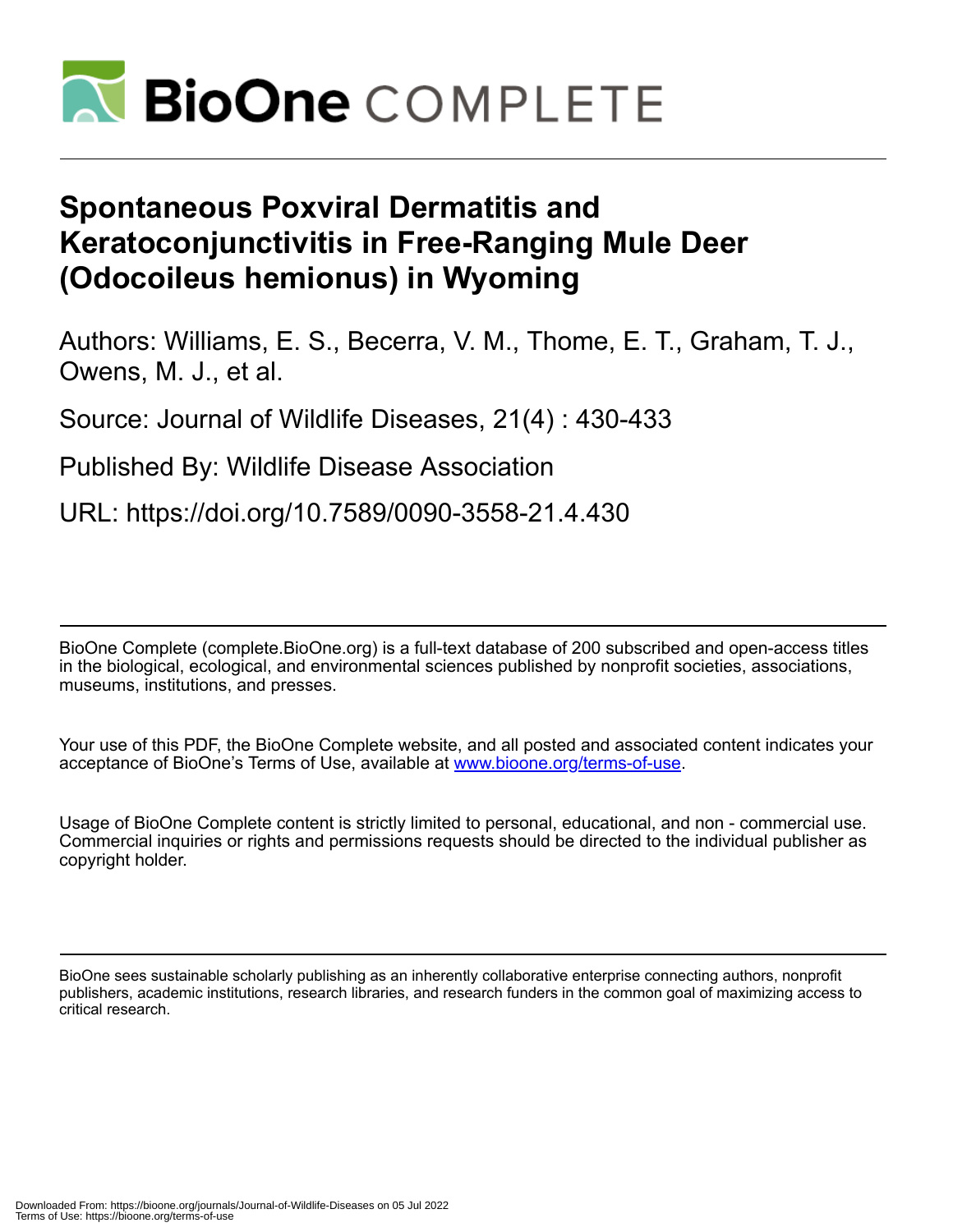rently underway in our laboratory to determine the distribution and prevalence of viral infections in coyotes in the west ern United States (Thomas et al., 1984, J. Am. Vet. Med. Assn. 185: 1283-1287; Ev ermann et a!., 1985, Am. J. Vet. Med. Res. 46: 218-220).

The authors thank P. K. Bergstrom for

assisting with the serologic testing and Kris Foreyt for raising the coyote pups. This project was supported in part by the Agricultural Research Service, the U.S. Department of Agriculture, U.S. Sheep Experiment Station, Dubois, Idaho 83423, USA.

> *Journal of Wildlife Diseases,* 21(4), 1985, **pp.** 430-433 © Wildlife Disease Association 1985

## **Spontaneous Poxviral Dermatitis and Keratoconjunctivitis in Free-Ranging Mule Deer (Odocoileus hemionus) in Wyoming**

**E. S. Williams and V. M. Becerra,** Wyoming State Veterinary Laboratory, University of Wyoming, Box 950, Laramie, Wyoming 82070, USA; E. T. Thorne, Wyoming Game and Fish Department, Research Laboratory, University Station, Box 3312, Laramie, Wyoming 82071, USA; T. **J. Graham, Box 478, Basin,** Wyoming 82410, USA; M. **J. Owens,** Wyoming State Veterinary Laboratory, University of Wyoming, Box 950, Laramie, Wyoming 82070, USA; **and C. E. Nunamaker,** Plant Science Division, University of Wyoming, Laramie, Wyoming 82071, USA

Poxviruses infect a variety of mammalian and avian hosts, causing many dis eases of public health or economic importance (Lane et a!., 1981, *In* Handbook Series in Zoonoses, Section B: Viral Zoo noses, Vol. II, Steele (ed), CRC Press, Inc. Boca Raton, Florida, pp. 365-385; Tripathy et al., 1981, *In* Comparative Diagnosis of Viral Diseases, Vol. III, Vertebrate Animal and Related Viruses, Part A-DNA Viruses, Kurstak and Kurstak (eds.), Academic Press, New York, pp. 267-346). Poxvira! diseases are well studied in domestic animals and humans. Although the list of wildlife hosts is long (Nakano, 1977, *In* Comparative Diagnosis of Viral Dis eases, Vol. I, Human and Related Viruses, Part A, Kurstak and Kurstak (eds.), Academic Press, New York, pp. 287-330), relatively little is known about pox infections in wildlife. Five reports document poxviral infection of cervids; two describe ex-

perimental contagious ecthyma caused by a parapox virus. Lance et al. (1983, J. Wild!. Dis. 19: 165-169) produced small proliferative lesions in the mucocutaneous tissue of the oral cavity of young mule deer, white-tailed deer *(0. virginianus),* and elk *(Cervus elaphus nelsoni)* by inoculation of lesion material from a bighorn sheep *(Ovis canadensis)* with contagious ecthyma. Lesions in all species were mild and regressed by 19 days postexposure. In a similar study, Zarnke et al. (1983, J. Wild!. Dis. 19: 170-174) exposed a moose calf *(Alces alces)* and a caribou fawn *(Rangifer tarandus)* to contagious ecthyma virus isolated from a naturally infected Dal! sheep *(Ovis dalli).* Small lesions of contagious ecthyma developed on the lips of both animals.

Spontaneous contagious ecthyma has been described in domesticated reindeer *(Rangifer tarandus tarandus)* in Norway by Kummeneje and Krogsrud (1979, Vet. Rec. 105: 60-61), but the virus was not isolated. Lesions were mild and limited to

Received for publication 18 March 1985.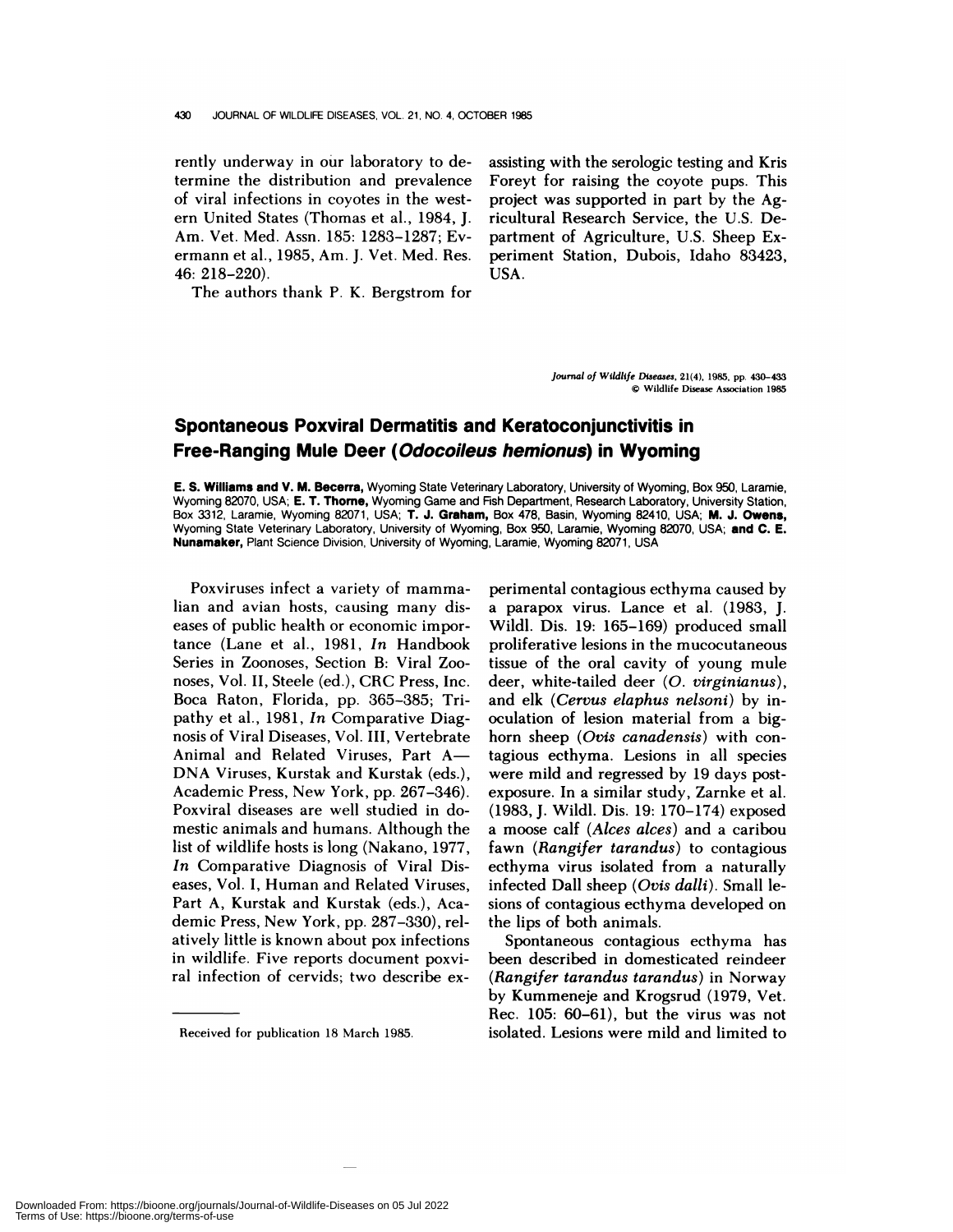the oral cavity. Human disease was asso ciated with the outbreak in reindeer (Falk, 1978, Br. J. Dermatol. 99: 647-654). In another study, complement-fixing antibodies to contagious ecthyma virus were found in sera of 5 of 53 free-ranging caribou in Alaska (Zarnke, 1983, J. Wildl. Dis. 19: 324-329).

An unidentified poxvirus was associated with kenatoconjunctivitis and oral and cutaneous crusting lesions in all members of a herd of reindeer in a Canadian zoologic park (Barker et a!., 1980, *In* The Comparative Pathology of Zoo Animals, Montali and Migaki (eds.), Smithsonian Institution Press, Washington, D.C., pp. 171- 177). Lesions resolved in 4 to 5 wk. The virus was not isolated; however, morphological features of the virus did not resem ble the parapox viruses.

Our first case was seen in August 1983, when a mule deer fawn was found in a weak condition near Basin, Wyoming. Several other dead fawns had been seen during the summer on this ranch, but were not examined. Clinical examination disclosed severe unilateral keratoconjunctivitis, crusty skin lesions on the face and nose (Fig. 1), and an abscess on the back associated with a puncture wound. Blood samples were taken and the deer was killed by intravenous injection of a euthanasia solution  $(T-61)$ , Taylor Pharmacal Co., Decatur, Illinois 62525, USA). Internal or gans appeared normal on gross examination. Selected tissues were fixed in 10% phosphate buffered formalin and were submitted along with the frozen head and the blood samples to the Wyoming State Veterinary Laboratory. Tissue from the head was later submitted to the National Veterinary Services Laboratory, United States Department of Agriculture, Ames, Iowa. Blood parameters were  $4.4 \times 10^6$ erythrocytes/ $\mu$ l, 16,000 leukocytes/ $\mu$ l, 22% packed cell volume, and 7.5 g hemoglobin/dl. The white blood cell differential count was 53% neutrophils, 40% lympho-



**FIGURE** 1. Mule deer fawn with poxviral der matitis.

cytes, and 7% immature neutrophils. Microscopically, the skin was severely distorted by freezing; however, necrosis and severe ulceration of the epidermis and su perficial dermis were obvious. Mononuclear inflammatory cells were numerous in the dermis and neutrophils occurred in dermis and within hair follicles. Bacteria! colonies were abundant in the necrotic debris on the skin surface. *Staphylococcus aureus, Corynebacterium pyogenes* and *Pseudomonas aeruginosa* were cultured from the skin and conjunctiva. Funga! cultures of the skin were negative. The serum was negative for antibodies to bluetongue virus by the agar gel immunodiffusion test and New Jersey and Indiana strains of vesicular stomatitis virus by the complement fixation and serum neutralization tests. Impression smears of the cor nea were negative for chlamydial inclusion bodies. Poxviruses were observed in large numbers on examination of negatively stained skin lesion preparations by electron microscopy. These viral particles resembled vaccinia (orthopox) viruses and were brick shaped, approximately 250 to 292 nm  $\times$  179 to 187 nm, with a surface structure of irregularly arranged filaments. A poxvirus was isolated from affected skin by inoculation of fetal ovine kidney cell cultures and the chorioallantoic membrane of chicken embryos after two passages, but it was not characterized.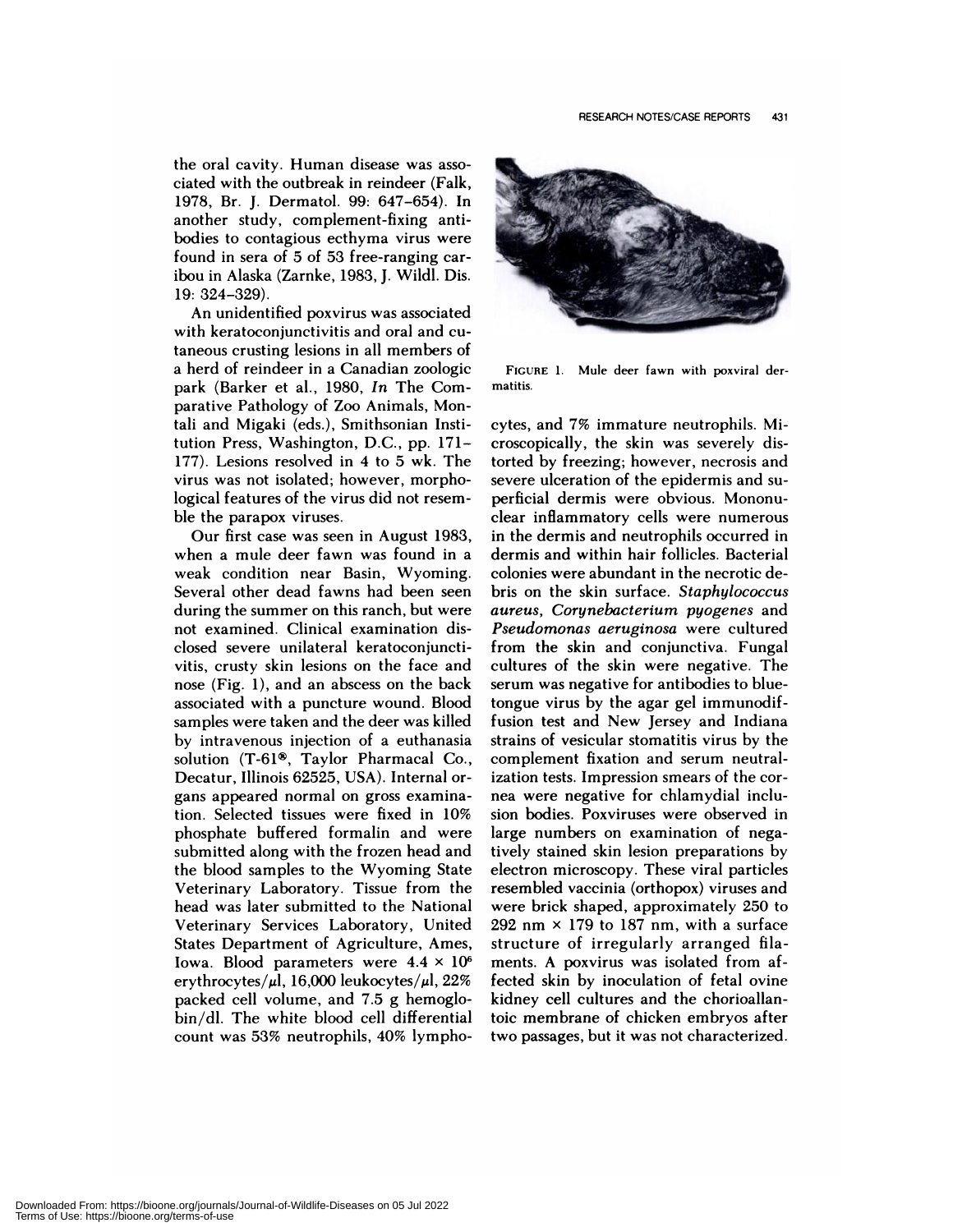

**FIGURE** 2. Electronmicrograph of deer poxviral particles stained with potassium phosphotungstic acid. Note envelope-like structures surrounding particles on the right.  $\times 64,125$ .

A second case was studied in September of 1984. A fawn was observed to be blind and near death on a ranch near Burlington, Wyoming, about 40 km from the location of the first case. It died that night and was frozen for 5 days prior to transport to the laboratory. On gross examination there was severe mucopurulent bilateral keratoconjunctivitis with central cornea! ulceration. The skin was crusty around the eyes, lips, muzzle, and chin. Ulcerative dermatitis occurred at the cor onary bands of the hind feet with separation of the hoof walls. An abscess was present in the tissue surrounding the pastern joint with purulent exudate in tendon sheaths. Three small (5-mm-diameter) circular ulcers were on the hard palate and two slightly larger ulcers were beneath the tongue. Microscopically, the skin lesions were similar to those observed in the first case. Necrosis of epidermis, su perficial dermis and hair follicles was the primary change with an infiltration of neutrophils, lymphocytes, and plasma cells. Cleanly defined intracytoplasmic viral inclusion bodies were not observed. Bacterial colonies were numerous in the overlying debris. The cornea was vascularized, the epithelium was lost in many areas, and neutrophils were abundant. Neutrophils admixed with fibrin were in the anterior chamber. There was marked atrophy of the thymus. *Corynebacteriurn*

*pyogenes* was isolated from the surface of the cornea and the abscess in the hind foot. Only coagulase negative *Staphylococcus* sp. was recovered from skin. Impression smears of the conjunctiva were negative for chlamydial inclusion bodies by the fluorescent antibody test or when stained with Gimenez and Giemsa stains. Numer ous vaccinia-like virus particles of a size (227 to 292 nm  $\times$  162 to 207 nm) similar to those from the first case were observed on negatively stained skin preparations by electron microscopy (Fig. 2). A poxvirus was isolated at the Wyoming State Veterinary Laboratory by inoculating Vero M cell monolayers.

Diagnosis of spontaneous poxviral infection in two mule deer is of interest for several reasons. This represents the first diagnosis of a poxvirus-induced disease in free-ranging cervids and only the third time a spontaneous poxviral disease has been reported in cervids.

The disease in both fawns was severe and a significant factor in the death of the animals. This contrasts with the very mi nor lesions experimentally induced in mule deer and other cervids with contagious ecthyma viruses from wild sheep (Lance et a!., 1983, op. cit.; Zarnke et al., 1983, op. cit.) and with the small localized lesions in a spontaneous outbreak of presumed contagious ecthyma in reindeer (Kummeneje and Krogsrud, 1979, op. cit.). The disease in our fawns was very similar in clinical and pathologic appearance to the poxvirus induced dermatitis and kenatoconjunctivitis described by Barker et al. (1980, op. cit.) in reindeer at the Toronto Zoo.

It is interesting that both fawns came from the Bighorn Basin of Wyoming in localities approximately 40 km apart. This suggests a focus of poxvirus activity in the Bighorn Basin, especially as the cases oc curred in different years, and raises questions about the epizootiology of the disease in this area. Similar disease has not